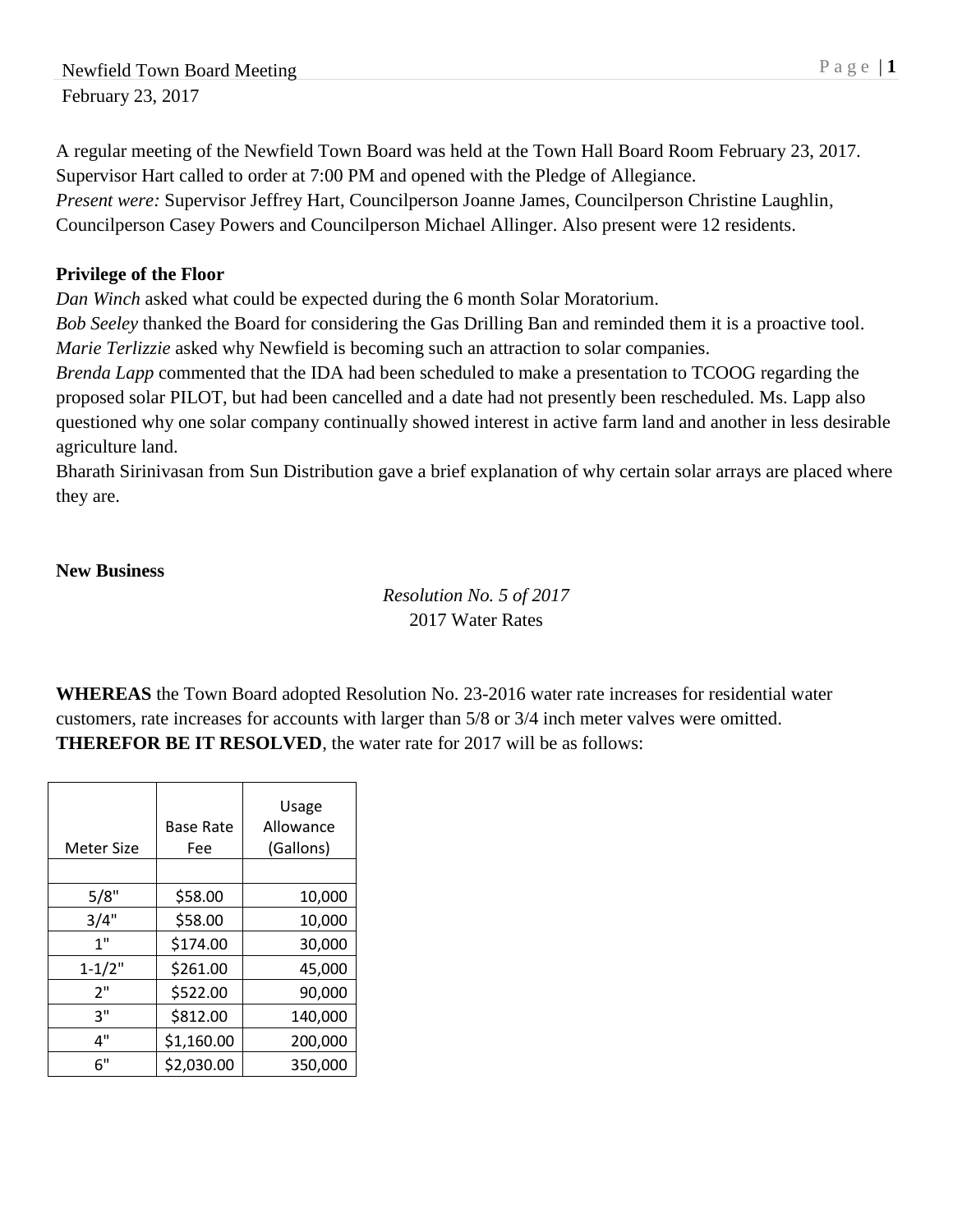The above 2017 water rates will be in effect April1, 2017

Motion was made by Councilperson James to approve the 2017 water rate increase seconded by Councilperson Powers.

Vote: AYES 5 Hart, James, Laughlin, Powers and Allinger NAY Carried

#### *Waiver for Distributed Sun LLC from Moratorium*

Supervisor Hart reported Distributed Sun LLC (SUN8) is requesting a waiver from the recently passed Solar Mortorium. Mr. Bharath Srinivasan explained that partial waiver would be needed in order to apply for applications from NYSEG and NYSERTA. Mr. Srinivasan also requested that Distributed Sun LLC be allowed to submit applications, schedule public hearings, conduct forums and prepare environmental assessments. Supervisor Hart asked how SUN8 would know if the project was going to work if a PILOT agreement had not been agreed upon yet, Mr. Srinivasam responded that the project needed to be registered with NYSEG and NYSERTA before a PILOT agreement could be negotiated. Supervisor Hart stated that DS LLC is looking for a 35 year PILOT. Mr. Srinivasam explained that their solar panels only lose ½ of a percent of efficiency because they are encased in ACC. Mr. Srinivasam added that the proposed 2 MWac project would create 2 jobs a year, construction would employ 150 people for 6 months and in the past SUN8 has used local union labor. Councilperson Allinger asked how many projects SUN8 has in the area besides the Cornell project and asked about view shed for the proposed project on Benjamin Hill Road. Mr. Srinivasam stated there were 6 projects in the region and the proposed projects on Benjamin Hill Road do not propose view shed issues. Mr. Srinivasam offered to take the Board and neighbors for a tour of the property of the proposed sites. Councilperson James asked if the IDA sets a policy terms for a 20 year PILOT what would that mean for SUN8. Mr. Srinivasam responded that SUN8 would need to apply for a deviation for a 35 year PILOT. Councilperson Laughlin stated she was not comfortable with a 35 year PILOT.

Motion was made by Councilperson James to approve the requested partial waiver seconded by Councilperson Laughlin.

| Vote: | AYES 5 | Hart, James, Laughlin, Powers and Allinger |
|-------|--------|--------------------------------------------|
|       | NAY.   |                                            |
|       |        |                                            |

Carried

## **Old Business**

## *Discussion and Action regarding the Park Grant*

Supervisor Hart reviewed that Mr. Aidun had come before the Board asking for Board support to apply for a reimbursable SAM grant. Councilperson James has concerns regarding the SAM grant process/review for fund reimbursement. Councilperson James asked if there was a fund surplus that could be used if needed. Supervisor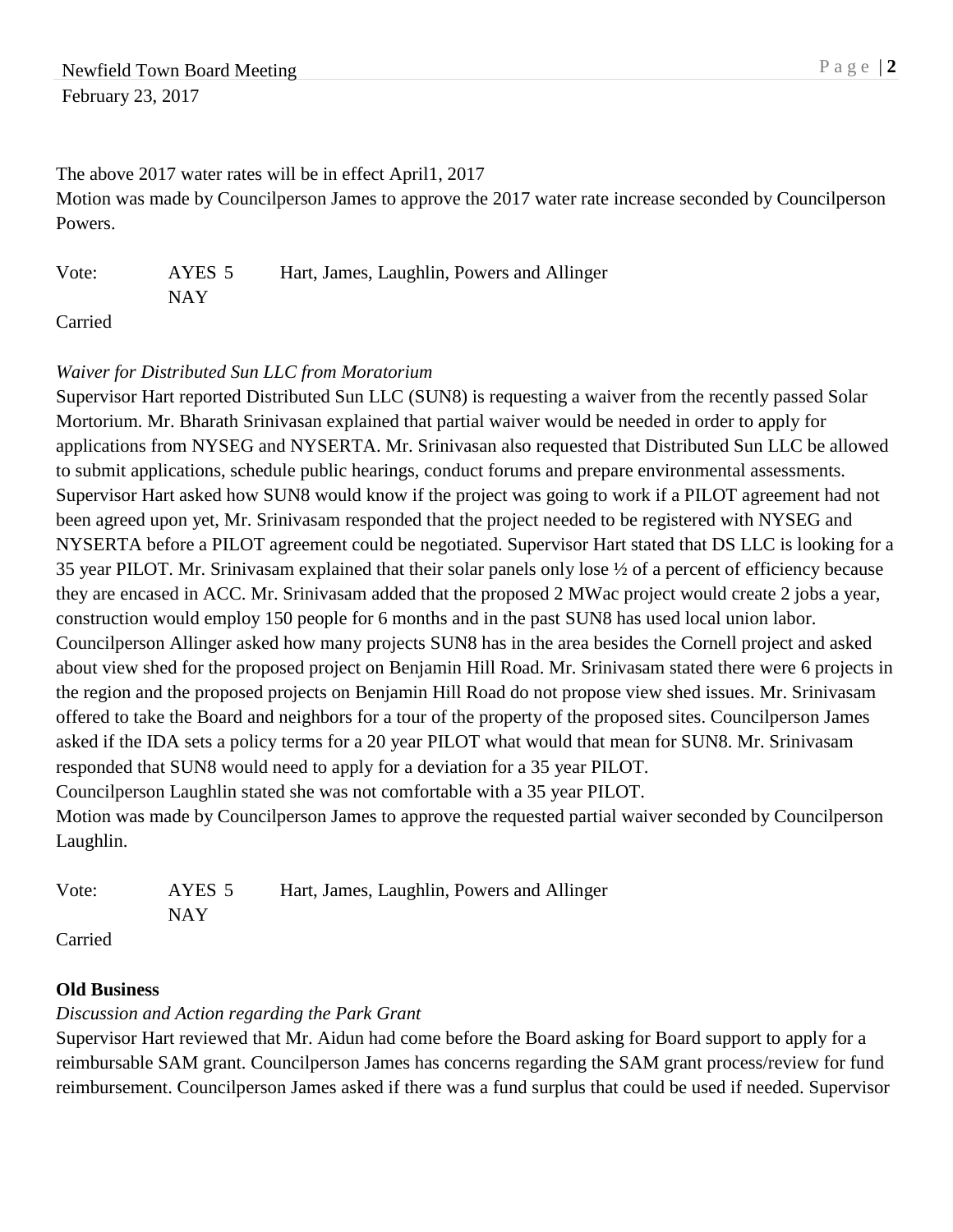Hart added there were HUD funds that can be added to the monies that have been raised for the park. The Board is still waiting for clarification from Atty. Smith regarding using the funds raised so far for the initial reimbursement.

The town auditor will be contacted questioning if the donated funds could be used for the reimbursable monies for grant.

Motion was made by Councilperson Powers to approve the grant application with the contingency that the auditor approves the use of the fund raised to be used for reimbursable monies seconded by Councilperson Laughlin.

| Vote: | AYES 5 | Hart, James, Laughlin, Powers and Allinger |
|-------|--------|--------------------------------------------|
|       | NAY    |                                            |

Carried

# *Discussion and Action regarding the Gas Ban Law*

Supervisor Hart reviewed that originally the proposed law was a Fracking Ban that has now moved to a full gas extraction ban law. The proposed law has been fashioned after the Town of Caroline's existing Local Law. Councilperson Powers commented that Newfield needs to be prepared and a law can be changed for the times. Supervisor Hart commented that his thoughts have changed regarding this topic and that, as new technology advances, there should be safer and cleaner ways to extract gas then the Town would be willing to revisit the topic. Councilperson Laughlin stated she hates to see the harvest of natural gas stopped. Councilperson Laughlin added she felt the chances of seeing an existing law lifted or changed as slim. Councilperson Laughlin stated she does not feel the country can survive using only wind and solar energy and will need natural gas to remain independent. She hoped if the technology improves, the town would be open minded enough to possibly lift the ban. She also added she did not want to put a brick wall in the path of the opportunity of harvesting natural gas. Councilperson Allinger stated he did not feel the country currently had as great a need today for natural gas, and that Texas was harnessing wind and solar energy because of tanks of excess natural gas.

Motion was made by Councilperson Powers to hold a public hearing March 22, 2017 at 6:.30 PM for public comment regarding proposed Local Law No. 3 of 2017 "Prohibition within the Town of Newfield of Natural Gas and Petroleum Exploration and Extraction Activities, the Underground Storage of Natural Gas, and the Disposal of Natural Gas or Petroleum Extraction, Exploration, and Production Wastes", seconded by Councilperson James.

| Vote: | AYES 5 | Hart, James, Laughlin, Powers and Allinger |
|-------|--------|--------------------------------------------|
|       | NAY    |                                            |

Carried